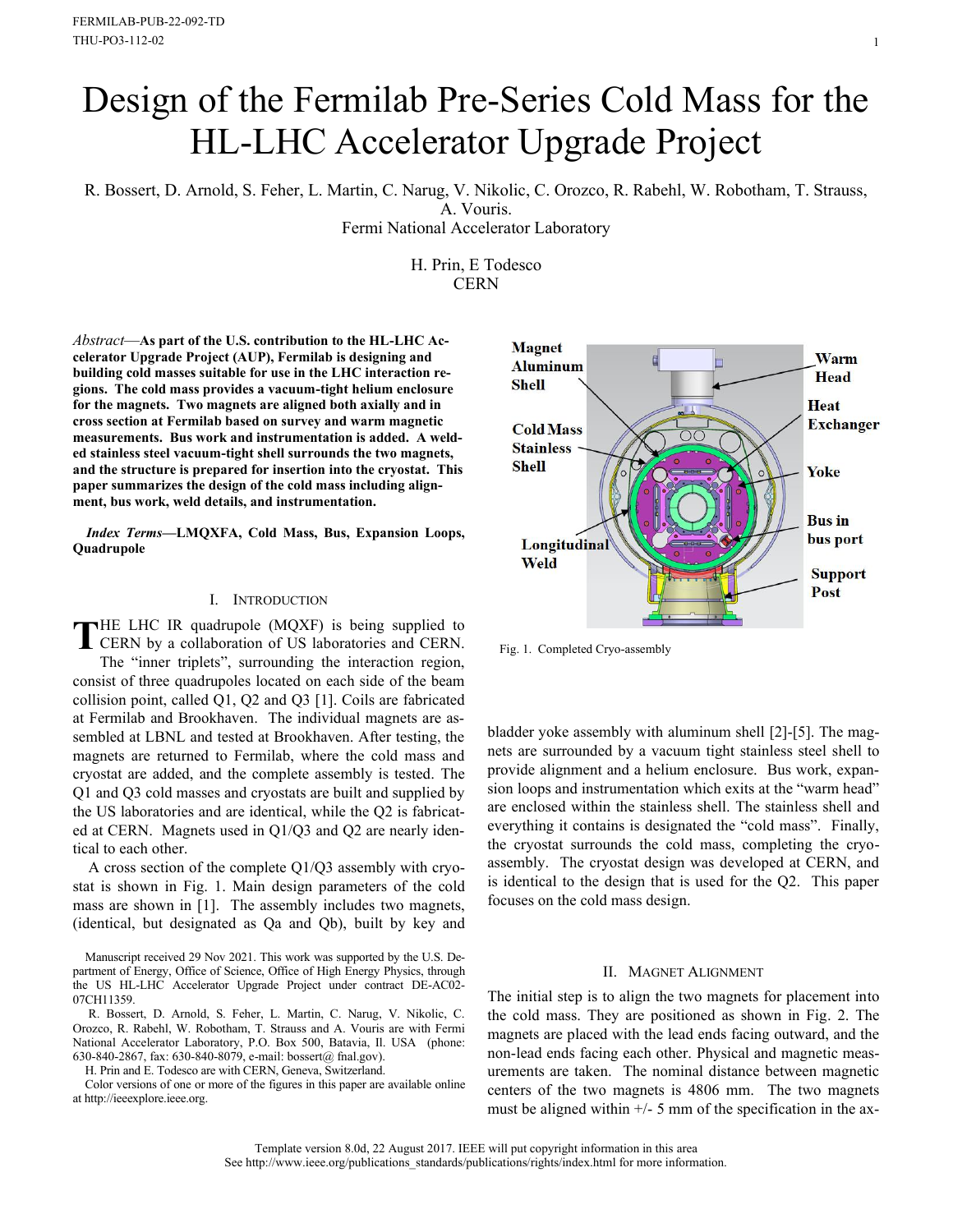

Fig. 2. Magnet alignment. Lead end of Qa shown at upper right. Interface of two non-lead ends shown at lower left.



Fig. 3. Completed cold mass with stainless steel shell

ial direction, and within  $+/- 0.5$  mm of the common magnetic axis in the horizontal and vertical directions. Horizontal, vertical and axial alignment is achieved by surveying fiducials on the magnets. The deviation of field angle of either the Qa or Qb from the common magnetic field angle [6] must be within +/- 2 mrad. This criteria is achieved by warm magnetic field measurements. After the magnets are aligned, heat exchangers are installed in the upper yoke ports. The heat exchangers are shown in Figs. 1 and 2.

# III. SHELL WELDING

Cold mass shells are made of 316L low-cobalt content stainless steel. The top and bottom shells are connected by a horizontal MIG weld configured as shown in Figs. 3 and 4. The "tack blocks" shown in Figs. 4 and 5 provide an azimuthal and radial connection between the iron yoke of each magnet and the stainless steel cold mass shell. An important function of the tack blocks is to secure the position between the two magnets within the cold mass, ensuring that the longitudinal relationship between the Qa and the Qb magnets is maintained. One tack block is placed at each junction between magnet outer aluminum shells, and is located in an opening between them. Only the center tack block on each magnet is fixed longitudinally to both the magnet yoke and stainless steel shell. The rest are allowed (by the dovetail feature shown in Fig. 4) to float in the longitudinal direction when the assembly expands and contracts with cool-down and warm-up as well as with differential pressure. Finally, end covers are welded onto the ends, which can be seen in Fig. 3.



Fig. 4. Tack block details



Fig. 5. Tack block position connecting magnet and cold mass. Tack blocks are placed at all interfaces between sections of the magnet outer aluminum tube. This illustration shows the tack block and backing strip installed on the magnet before the cold mass shell is added.

The shell must provide a vacuum tight enclosure and axial support during shipping. However, care must be taken to prevent excessive preload being applied to the magnet coils from the cold mass shell. According to the original specification, the cold mass shell must apply no more than 15 MPa of azimuthal preload to the coils, yet must be more than zero, to provide alignment between the two magnets within the cold mass. This was achieved by controlling the azimuthal length of the inside surface of the shell. Machining of the longitudinal edges of the shell is done after the forming process has been completed. Measurements are made after machining by pi tape and caliper and confirmed by metrology. Weld tests were done at room temperature, and shell welding was completed on a short model and tested at cryogenic temperatures to verify the design [7],[8].

Recent revised specifications from CERN require that the azimuthal coil pre-stress applied by the shell must be no more than 3.2 MPa. If this method is used, the inside length must be controlled to an accuracy of  $+/- 50 \mu m$ . Measurements of the shell can be taken to this accuracy, but consistently machining to this level of accuracy is problematic.

Consequently, for this design a shim may be introduced that mitigates the need for extreme accuracy of the shell. The cold mass shell azimuth is increased slightly, and shims are placed between the aluminum magnet shell and the stainless cold mass shell at assembly to achieve the accuracy required. The shell configuration on the magnet before and after welding is shown in cross section in Fig. 6. Based on measurements of the shell and magnet shape, shims are placed at top and bottom to achieve the desired preload. During welding, the stainless steel cold mass shell deforms to conform to the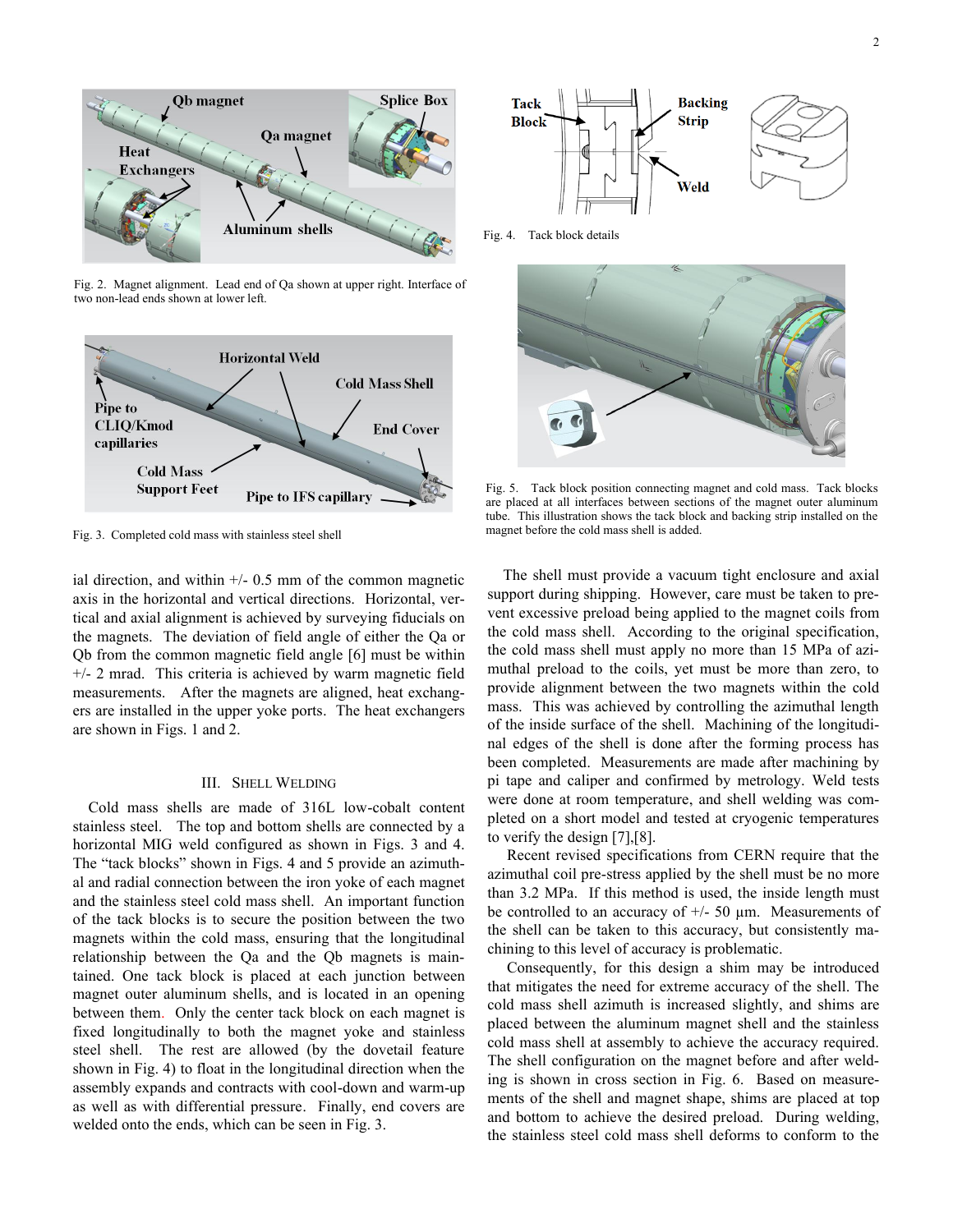

Fig. 6. Shell aligned on magnet before welding (left) and after welding (right). The space shown before welding is exaggerated for illustration. Typical shim thickness is approximately 1mm, with the space between shell and magnet outside diameter not larger than about 1mm thick before welding.



Fig. 7. Schematic of bus system. "B" lead is shown in green, "A" lead and local bus are shown in blue, through bus is shown in red, CLIQ leads are shown in pink, and Kmod leads are shown in grey. "EE" labels represent voltage taps added during cold mass assembly.

shape of the aluminum magnet shell, providing the correct preload as well as some friction between shell and magnet. Allowing the shell to be shimmed and deform into shape allows the accuracy requirement for the stainless shells to be reduced to  $\pm$ /- 500  $\mu$ m, a value that is easier to achieve.

After the horizontal shell weld and electrical work is complete, end plates and pipes for instrumentation and leads are welded to the cold mass ends.

## IV. BUS AND EXPANSION LOOPS

A pictorial representation of the position of the magnet leads, busses and splices is shown in Fig. 7. The bus work is identical whether the cold mass is a Q1 or a Q3. One magnet lead (lead B in green) extends to the next cold mass in the triplet. The other lead (lead A in blue) is spliced to the "local bus" on the magnet at the other end of the cold mass. A "through bus" (in red) passes through all magnets as the return lead. Expansion loops on each end of the cold mass allow movement between separate cold masses as well as movements between the various parts within a cold mass during cooldown and warmup. There are two loops on each end, the "upper loop" and the "lower loop" as shown in Fig. 8. The Qa end is shown. A similar but not identical configuration is used on the Qb end. The upper loop is required to withstand  $+/-18$ 



Fig. 8. Qa end of cold mass, showing bus, expansion loops and instrumentation wires.



Fig. 9. Cross section of bus with insulation. The through bus is on top with the local bus beneath. The "structural wrap", which surrounds both busses, described in the text, is used to withstand the opposing forces of the through bus and the local bus.

mm of axial displacement while the lower loop requires  $+/- 7$ mm. Calculations which describe the axial displacement needed for each loop are shown in [9]. A special lead connects to the lower loop on the Qb end [10], which allows the magnets to be tested separately after being inserted into the cryostat. This lead will be capped and insulated after testing at Fermilab and is not used in operation in the LHC.

The cold mass implements a full length (10 meter long) bus as shown in Fig. 9, with the through bus on top and the local bus beneath. Layers of polyimide insulation provide electrical insulation between the busses. Mechanical support for the busses is provided by a combination of a "structural wrap" of polyimide, and enclosure in a G-11 housing as shown in Figs. 9 and 10. This design is similar to that done on the MQXB cold masses [11],[12]. It is inserted into the magnet at assembly through a port in the magnet yoke as shown in Fig. 10. Spring loaded aluminum retaining clips hold the bus structure into place but still allow the bus to slide axially within the bus port.

The bus is made of NbTi cable, rectangular, without keystone angle. Cable specifications are shown in [13]. Maxi-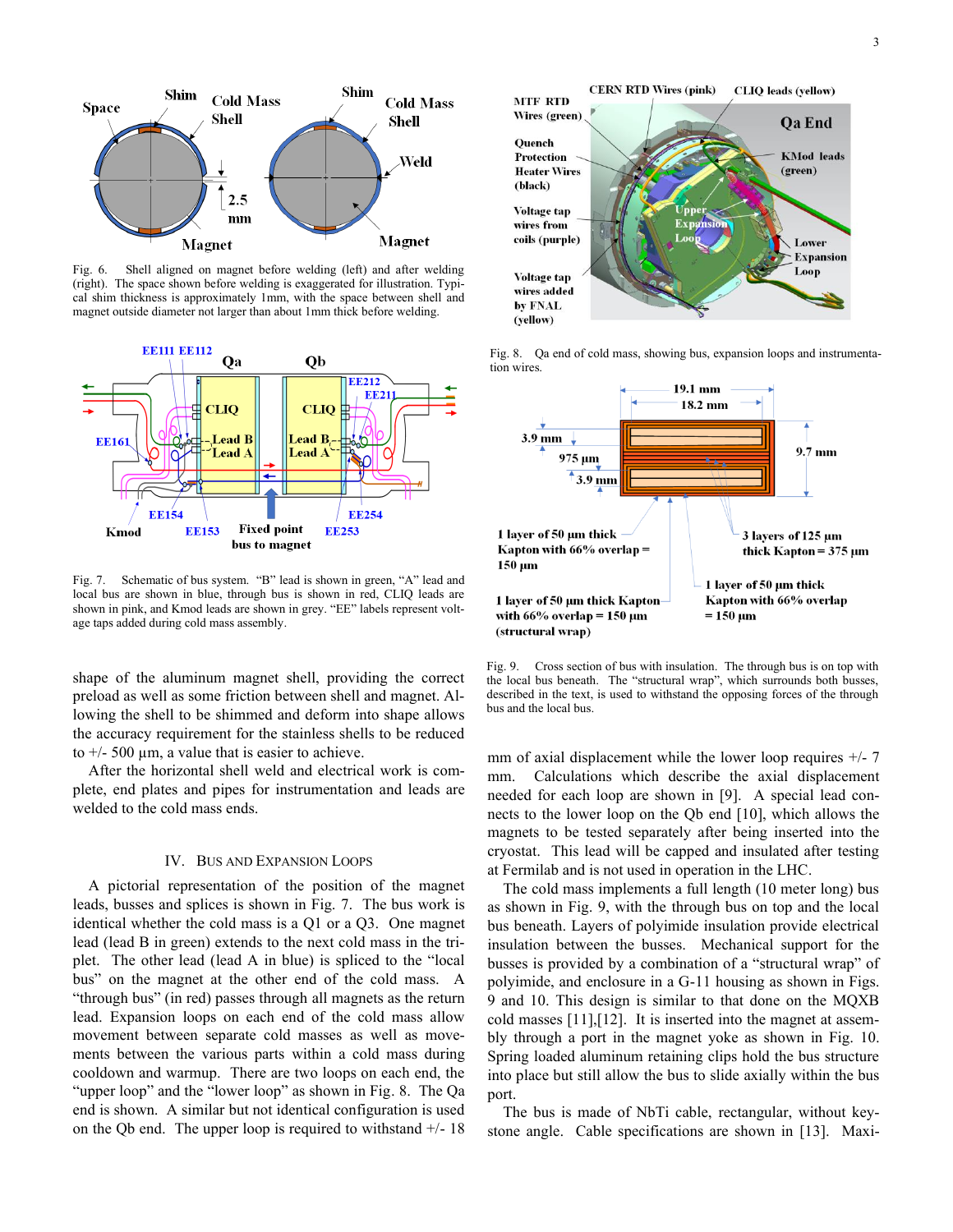

Fig. 10. Cross section of bus assembly shown as installed at right, with the bus port within the magnet shown at left.

mum repulsive force between bus cables within the body is 7500 N/m. A complete discussion of the forces on the bus cable within the cold mass is described in [14].

### V. INSTRUMENTATION

Quench protection heaters and voltage taps are installed on each magnet when it is initially fabricated at LBNL and are routed to the warm head at cold mass assembly. The cold mass is also instrumented with additional voltage taps for quench detection, temperature sensors and warmup heaters. All instrumentation is routed out of the cold mass through the instrumentation port to the IFS capillary, then to the warm head where the wires are terminated into connectors.

In addition to 16 strip heaters per magnet (4 per coil), a system based on coupling loss induced quench (CLIQ) is used for additional protection [15], and these leads need to be routed to the warm head. Two CLIQ leads, each consisting of 30 A non-superconducting copper cable, extend from the lead end of each magnet. They are shown in pink in Fig. 7 and yellow in Fig. 8. Two Kmod (trim) leads are attached to the power leads on the Qa end only as shown in grey in Fig. 7 and in green in Fig. 8 and are also routed to the warm head. They consist of non-superconducting copper cable and are identical to the CLIQ leads. Both CLIQ and Kmod leads are wrapped around "connector skirts" before exiting the cold mass.

# VI. CLIQ AND KMOD CAPILLARIES

Instrumentation wires are carried from the cold mass body to the exterior of the cryostat (through the "warm heads") by thin "capillary tubes", 14 mm outside diameter, which are formed at assembly to a design developed at CERN [16]. All instrumentation wires are by design full length so no splices should be made between the cold mass and the warm head. The IFS capillary tube assembly is shown in Fig. 11. Similar capillary tubes (except formed before installation) are used to extend the CLIQ and K-mod leads from the cold mass to the exterior of the cryostat.



Fig. 11. Routing path of instrumentation wires. Wires are routed though the IFS Capillary and terminated to connectors at the warm head. CLIQ and Kmod wires are routed through separate capillaries on the other side of the cold mass to separate warm heads.



Fig. 12. Model of end view of cold mass showing support foot and capillaries.

#### VII. COLD MASS SUPPORTS

The Q1/Q3 cold mass is supported by the cryostat through support feet in three places, as shown in Fig. 3 and in cross section in Figs. 1 and 12. The supports are made of 316/316L stainless steel, are welded onto the cold mass shell, and are aligned to meet the specified angular tolerances of coplanarity within 0.5 mm for 3 distinct flats shown in Fig. 12 (see also datum "C" in [17]) as well as a true position of 2 mm with respect to the cold mass centerline for other features. In addition to operating conditions, the support feet must also meet structural loads during shipping.

### VIII. CONCLUSION

The MQXF cold mass design is established. The design has been validated by previous tests to establish shell welding parameters at room temperature [7],[8] as well as bus tests at cryogenic temperatures on a short model [18]. Also, an almost identical bus design was used in the MQXB cold masses [11],[12].